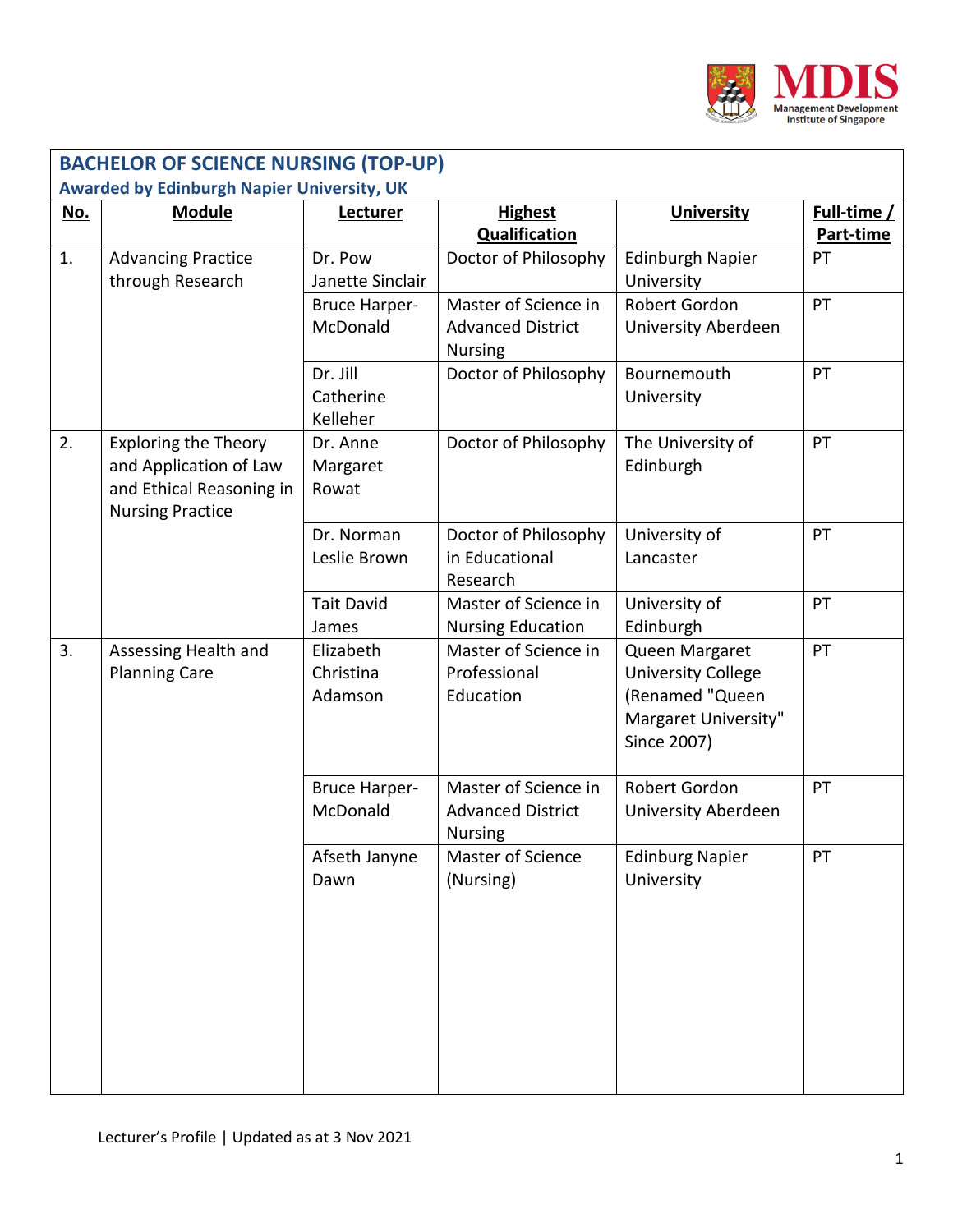

| 4. | <b>Healthy Lives</b>                                     | Sandra Anne<br>Sharp              | <b>Master of Advanced</b><br><b>Nursing Practice</b>                            | James Cook University                                                                                 | PT |
|----|----------------------------------------------------------|-----------------------------------|---------------------------------------------------------------------------------|-------------------------------------------------------------------------------------------------------|----|
|    |                                                          | Afseth Janyne<br>Dawn             | <b>Master of Science</b><br>(Nursing)                                           | <b>Edinburg Napier</b><br>University                                                                  | PT |
| 5. | Leadership and<br>Innovation: From<br>Theory to Practice | Dr. Norman<br>Leslie Brown        | Doctor of Philosophy<br>in Educational<br>Research                              | University of<br>Lancaster                                                                            | PT |
|    |                                                          | Dr. Jill<br>Catherine<br>Kelleher | Doctor of Philosophy                                                            | Bournemouth<br>University                                                                             | PT |
|    |                                                          | Sikora Simon<br>Nicholas          | Master of Science in<br>the Faculty of<br>Medicine in Forensic<br>Medicine      | The University of<br>Edinburgh                                                                        | PT |
|    |                                                          | Fiona Campbell<br>Mackenzie       | Master of Arts (with<br>merit) in<br>Management and<br>Leadership               | The University of<br>Leeds                                                                            | PT |
| 6. | Learning; Teaching and<br><b>Assessment in Practice</b>  | Fiona Morrison<br>Carver          | Master of Science in<br><b>Brief Intervention</b><br>Psychological<br>Therapies | <b>Edinburg Napier</b><br>University                                                                  | PT |
|    |                                                          | Dr. Norman<br>Leslie Brown        | Doctor of Philosophy<br>in Educational<br>Research                              | University of<br>Lancaster                                                                            | PT |
|    |                                                          | Sikora Simon<br><b>Nicholas</b>   | Master of Science in<br>the Faculty of<br>Medicine in Forensic<br>Medicine      | The University of<br>Edinburgh                                                                        | PT |
|    |                                                          | <b>Tait David</b><br>James        | Master of Science in<br><b>Nursing Education</b>                                | University of<br>Edinburgh                                                                            | PT |
| 7. | Management of Chronic<br><b>Disease</b>                  | Fiona Margaret<br>Mackinnon       | Master of Science in<br><b>Nursing</b>                                          | Queen Margaret<br><b>University College</b><br>(Renamed "Queen<br>Margaret University"<br>Since 2007) | PT |
|    |                                                          | <b>Tait David</b><br>James        | Master of Science in<br><b>Nursing Education</b>                                | University of<br>Edinburgh                                                                            | PT |